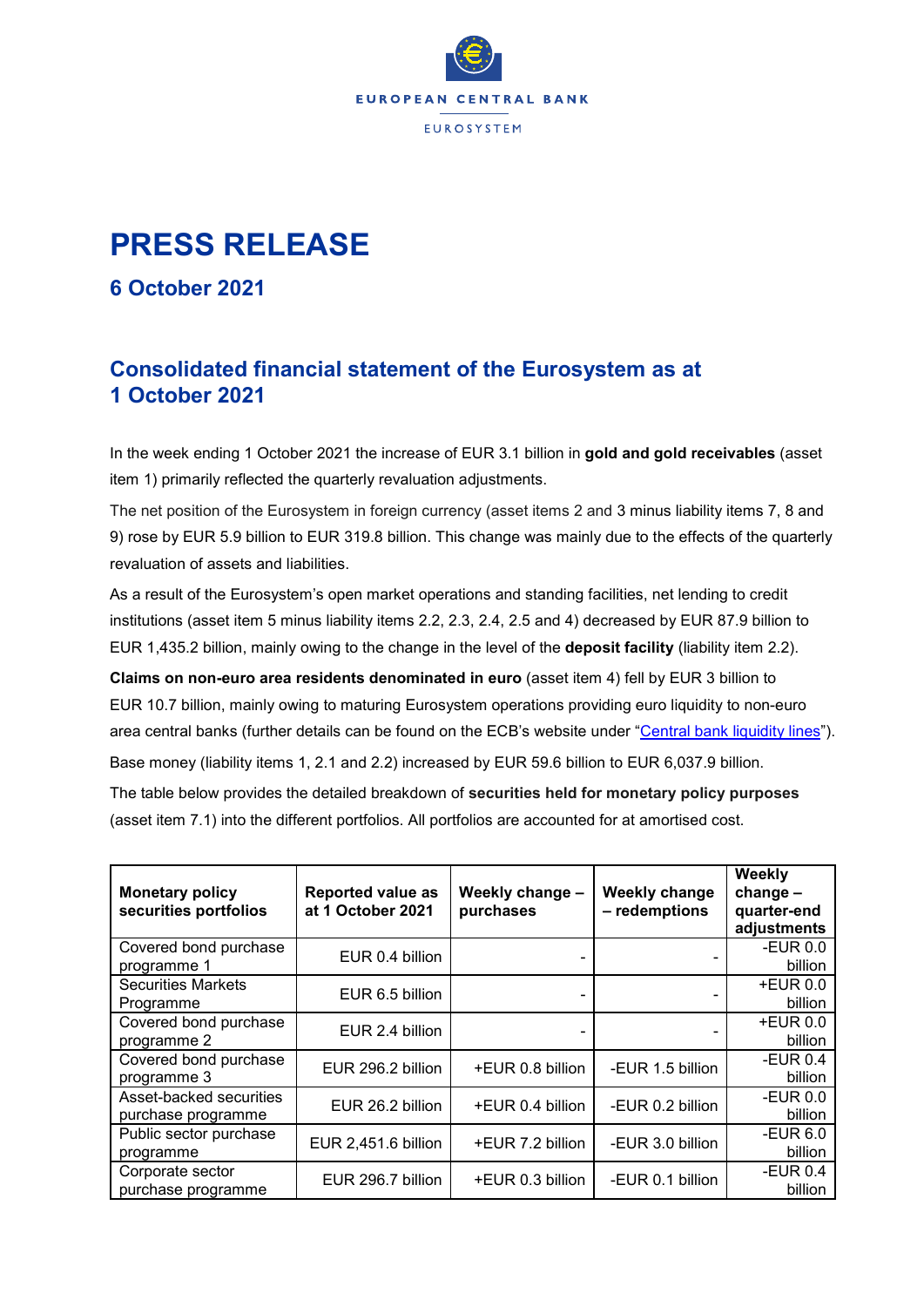| Pandemic emergency<br>purchase programme | 2 billion<br>$^{\prime}$ 404.4<br><b>IR</b> | billion | billion<br>-FUR. | oillior |
|------------------------------------------|---------------------------------------------|---------|------------------|---------|
|                                          |                                             |         |                  |         |

## **Quarter-end revaluation of the Eurosystem's assets and liabilities**

In line with the Eurosystem's harmonised accounting rules, gold, foreign exchange and financial instruments (including part of the securities holdings not purchased for monetary policy purposes) are revalued at market rates and prices as at the end of each quarter.

The net impact of the revaluation on each balance sheet item as at 1 October 2021 is shown in the additional column "**Difference compared with last week due to quarter-end adjustments**". The gold price and the principal exchange rates used for the revaluation of balances were as follows:

Gold: EUR 1,490.241 per fine oz.

USD: 1.1579 per EUR

JPY: 129.67 per EUR

CNY: 7.4847 per EUR

Special drawing rights: EUR 1.2172 per SDR

The content and format of the weekly financial statement are set out in Annexes IV to VI of Guideline (EU) 2016/2249 of the European Central Bank of 3 November 2016 on the legal framework for accounting and financial reporting in the European System of Central Banks [\(ECB/2016/34\)](https://eur-lex.europa.eu/legal-content/EN/TXT/?qid=1599130224518&uri=CELEX:32016O0034).

**European Central Bank** Directorate General Communications, Global Media Relations Division Sonnemannstrasse 20, 60314 Frankfurt am Main, Germany Tel.: +49 69 1344 7455, Email: media@ecb.europa.eu, Website: www.ecb.europa.eu